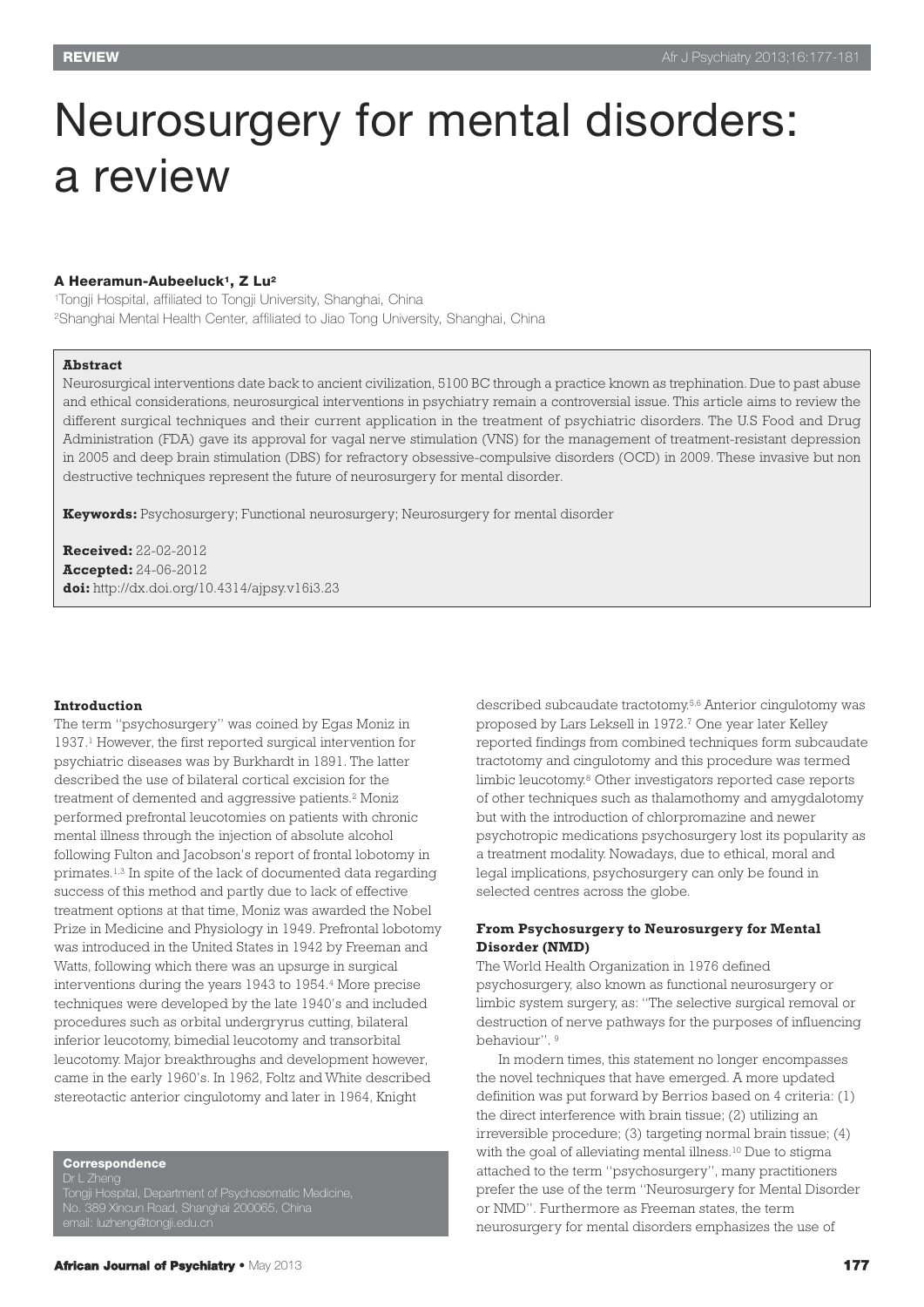surgical techniques in the management of specific disorders such as treatment-resistant depression and obsessivecompulsive disorders and not as a treatment for aggressive or anti-social behaviour disturbances. <sup>11</sup> The Royal College of Psychiatrists defines neurosurgery for mental disorder as: "A surgical procedure for the destruction of brain tissue for the purposes of alleviating specific mental disorders carried out by a stereotactic or other method capable of making an accurate placement of the lesion". 12

# **Who benefits from neurosurgery for mental disorder?**

Unlike the freehanded practice during the 1940's to early 1950's, neurosurgical interventions for alleviating mental disorder is allowed only in specific circumstances and performed only in few specialized centres across the globe.

Patients meeting the criteria for neurosurgical interventions are severely afflicted with chronic treatment resistant mental illnesses. However, in some cases, chronicity (prolonged period of disease without any period of symptomatic relief) becomes secondary to severity. All these patients must have shown treatment failure or been refractory to pharmacological and psychotherapeutic treatments. Whenever indicated other treatment modalities such as behavioural and electro-convulsive therapies must also have been tried and proved unsuccessful. Severity and disability are assessed by validated clinical research instruments. The patient should preferably be an adult (above18 years of age) and both patient and family consent are required prior to surgery. Family commitment to postoperative treatment program is essential for a better outcome.

Nowadays neurosurgery is reserved only for specific conditions namely severe obsessive-compulsive disorder and other obsessive-compulsive related disorders (e.g.,Yale Brown Obsessive Compulsive Scale score of > 20), severe anxiety disorders and severe treatment-resistant depression (e.g., Beck Depression Inventory score of > 30). When the cause of affective or obsessional symptoms is as a result of pervasive developmental disorders, substance abuse, organic brain lesions or degenerative brain disorders, neurosurgical interventions are contraindicated. Disorders such as schizophrenia, personality disorders and anorexia nervosa have not proved to benefit from neurosurgery for mental disorder and hence they are not recommended for neurosurgical interventions.

#### **Techniques in neurosurgery for mental disorder**

With a focus on commonly practiced procedures in different countries, the surgical procedures are summarized below.

### *Anterior capsulotomy*

Anterior capsulotomy also known as ACAPS is a procedure generating lesion within fibres connecting the ventromedial and orbitofrontal cortex and anterior cingulate gyrus with the thalamus, amygdala and hippocampus. <sup>13</sup> The lesion may be produced by thermal coagulation or focal gamma radiation and anatomically is located in the anterior one third of the internal capsule 5mm behind the tip of the frontal horns and 20 mm lateral to the midline. <sup>14</sup> It can be done under general anaesthesia or local anaesthesia with sedation.

# *Anterior cingulotomy*

Anterior cingulotomy or ACING is a procedure that can be performed under general anaesthesia or local anaesthesia with sedation. By means of MRI guided stereotactic thermocoagulation, a lesion of 8-10 mm in lateral diameter is produced in the anterior cingulate gyrus and cingulate bundle. This lesion is placed 20-25 mm posterior to anterior tip of the lateral ventricles and 7mm from midline and extends 2 mm dorsally from the corpus callosum.<sup>15</sup>

# *Stereotactic subcaudate tractotomy*

Stereotactic subcaudate tractotomy consists of division of fibres connecting the orbital cortex to subcortical and limbic areas. This procedure is done under general anaesthesia and though stereotactic guidance. Lesion is placed 5 mm anterior to the sella, 15 mm from the midline, and 10–11 mm above the planum in the subcaudate white matter by radioactive yttrium-90 rods or by thermocoagulation. 16

#### *Limbic leucotomy*

Limbic leucotomy is not commonly used in the UK as compared to the US. Lesion targets fibres from the anterior cingulate cortex, the cingulum bundle and frontostriatolimbic circuits. The techniques employed are a combination of anterior cingulotomy and stereotactic subcaudate tractotomy.<sup>13</sup>

#### *Vagus nerve stimulation*

Vagus nerve stimulation (VNS) consists of subclavicular implantation of a pulse generator device similar to a cardiac pacemaker. This procedure can only be carried out on the left vagus nerve as the right vagus nerve is crucial for cardiac function. The device consists of a bipolar electrode which is wrapped around the left vagus nerve in its course through the neck. The fibres from the vagus nerve connect with cells in the nucleus tractus solitarius (NTS) which has projections to the forebrain, hypothalamus, amygdala, median raphe nucleus and locus coerulus. The stimulator is typically activated for 30 seconds every 5 minutes but can be altered by means of a telemetric wand connected to a palmtop computer. 17

## *Deep brain stimulation*

Deep brain stimulation (DBS) is usually carried out under local anaesthesia. Under CT or MRI image guidance, electrodes are implanted bilaterally in the anterior limbs of the internal capsule or in the white matter projections from the anterior cingulated. <sup>18</sup> This is followed by subcutaneous abdominal or subclavicular implantation of programmable generators which connect to the electrodes by subcutaneous wires.<sup>17,19</sup> Low frequency stimulation and high frequency stimulation offer the possibility to activate or inhibit neuronal networks.<sup>20</sup>

## **Adverse effects**

Surgical techniques generating lesions to brain tissue are associated with two main types of adverse effects namely general surgical and procedure specific. The former comprises of general risks such as high risk anaesthesia vascular injury (<1%), transient confusional states (< 21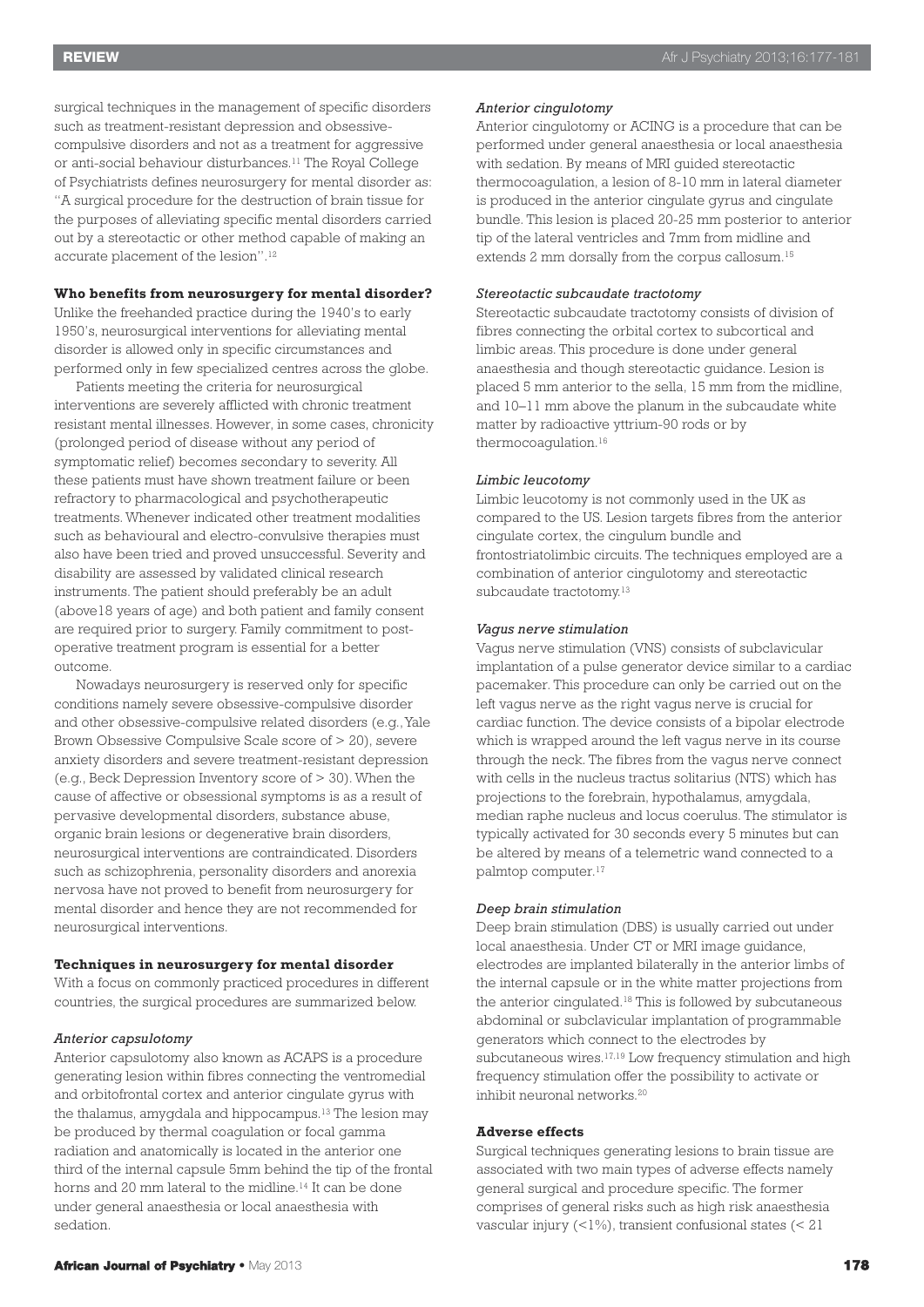days), infections (median duration until presentation: 1.5 months), post-surgical epilepsy (< 10% over 10 years) and surgical mortality rate (<1%). 17,21

Significant weight gain has been reported in females following anterior capsulotomy (21%), stereotactic tractotomy (6.2%) and bimedial leucotomy (12.5%) but not with cingulotomy. 14,17 Little evidence can be traced about personality changes following leucotomy. <sup>17</sup> Surprisingly, following stereotactic neurosurgery, general intelligence is preserved or improved in attentional subcomponent Common adverse effects following VNS include voice alteration (53-54%), headache (23%), neck pain (13-17%), dyspnoea (16-17%) and cough (5-13%). 17,22 These adverse effects are transient except for voice alteration which might persist in 21% of patients. Besides skin erosions and infections, the development of punding can be quite distressing post DBS. Punding is characterised by repetitive purposeless activi¬ties that are typically very disruptive to all but the patient. <sup>23</sup> Other behavioural changes such as depression, anxiety, hypomania, hypersexuality, apathy, personality changes, and aggression might occur following DBS. 24,25 Suicide has also been reported following DBS and since it is independent of symptom improvement, careful follow-up is mandatory. <sup>26</sup> It should be pointed out that hardware failures or migrations of wire are possible complications resulting from VNS and/or DBS.

## **Clinical applications**

# *Obsessive-compulsive disorders (OCD)*

Obsessive-compulsive disorder (OCD) is characterized recurrent intrusive ideas or images in a stereotyped form (obsessional thoughts) and/or ritualistic stereotyped behaviours (compulsive acts). It affects 2% of the general population and 25-40% of patients are refractory to treatment. 27,28 The exact circuitry involved in OCD is unknown. It is hypothesized that the neural circuitry involved in OCD is related to the following 3 components:

- (1) cortico-thalamic pathway: positive feedback loop from the orbital and prefrontal cortex through the anterior limb of the internal capsule;
- (2) cortex-striatum-thalamus-cortex loop (CSTC): inhibitory pathway connecting the orbitofrontal cortex, caudate nucleus, globus pallidus and thalamus;
- (3) portions of the limbic system including the hippocampus, mamillary bodies and fornix linking to the thalamus and to the anterior cingulate cortex.<sup>29</sup>

It is speculated that excessive stimulation of the orbitofronto-thalamic circuit or decreased inhibition of the CSTC loop might lead to OCD symptoms. Thus, the targets for surgical interventions in OCD include the anterior limb of internal capsule, the anterior cingulate gyrus and nucleus accumbens. 30

Ablative surgical procedures such as anterior capsulotomy and anterior cingulotomy have proved to be beneficial in 45-65% of patients with intractable OCD. 31 Studies on long term follow-up of patients with OCD have also shown evidence of not only clinical improvement but also of cognitive improvement. 32-35

Interestingly with the emergence of reversible and nondestructive methods such as DBS, the treatment of severe

disabling or intractable obsessive-compulsive disorders has been elevated to new heights. The US Food and Drug Administration (FDA) gave its approval for use of DBS in treatment-resistant OCD as from February, 2009. The most common surgical target for DBS is the anterior capsule and it has been proposed that termination of activity at this site would abolish the pathological circuit which consists of loop fibres connecting the cortex to the thalamus. <sup>29</sup> A fortuitous observation revealed improvement of comorbid obsessivecompulsive symptoms after deep brain stimulation of the subthalamic nucleus.<sup>36,37</sup> This led to the conduction of another randomized trial in patients with obsessivecompulsive disorders and it was found that deep brain stimulation of the subthalamic nucleus significantly decreased the severity of obsessive-compulsive disorder.<sup>38</sup>

## *Affective disorder*

Major depressive disorder (MDD) is a multidimensional syndrome manifesting as depressed mood and loss of interest or pleasure coupled with increased fatigability, excessive guilt or feelings of worthlessness and significant changes in weight, sleep patterns, psychomotor function. MDD affects about 10% of the world population and remission rates on currently available treatments rarely exceed 30%. 39,40 The exact mechanism of depression is unknown. Based on hypothesized neural circuitry of depression, 3 components are thought to be crucial. They are: the cortical component, the subcortical component and the modulatory component. <sup>29</sup> The cortical component includes the prefrontal cortex, dorsal part of the anterior cingulate gyrus and areas of the premotor cortex. It also has access to the striatum and subsequently forms a feedback loop with the striatum. As for the subcortical component, it also links with the striatum and then forms a feedback loop with the thalamus. It is comprised of the subgenual anterior cingulate, the orbitofrontal cortex, the limbic structures including nucleus accumbens and amygdala.The modulatory component comprising of the amygdala, pregenuate anterior cingulate gyrus and hypothalamic-pituitary-adrenal (HPA) axis links the cortical component to the subcortical component via inhibitory circuits. <sup>41</sup> Surgical procedures aim at creating lesions in the anterior cingulate cortex (cingulotomy), projections from the orbitofrontal cortex and/or cingulate cortex to the basal ganglia and medial thalamus (capsulotomy and subcaudate tractotomy) or a combination of both (limbic leucotomy). A recent 7 year follow-up study on efficacy of limbic leucotomy in major affective disorders showed significant reduction in depressive symptoms, anxiety-like symptoms as well as negative symptoms. 42

Over the past decade, newer techniques which are less crude and destructive have emerged. In July 2005, FDA gave its approval for VNS for treatment-resistant depression. The response rates to VNS were as follows: 78% in patients with 2-3 failed antidepressants therapy, 63% in patients with 4-5 failed antidepressants therapy and 25% in those with 6- 7 failed antidepressants therapy. <sup>43</sup> Thus,VNS seems to be more effective in patients with low-moderate antidepressant drug resistance and who showed some positive response to electro-convulsive therapy (ECT). <sup>44</sup> The use of DBS in depressive disorders is still on an experimental basis.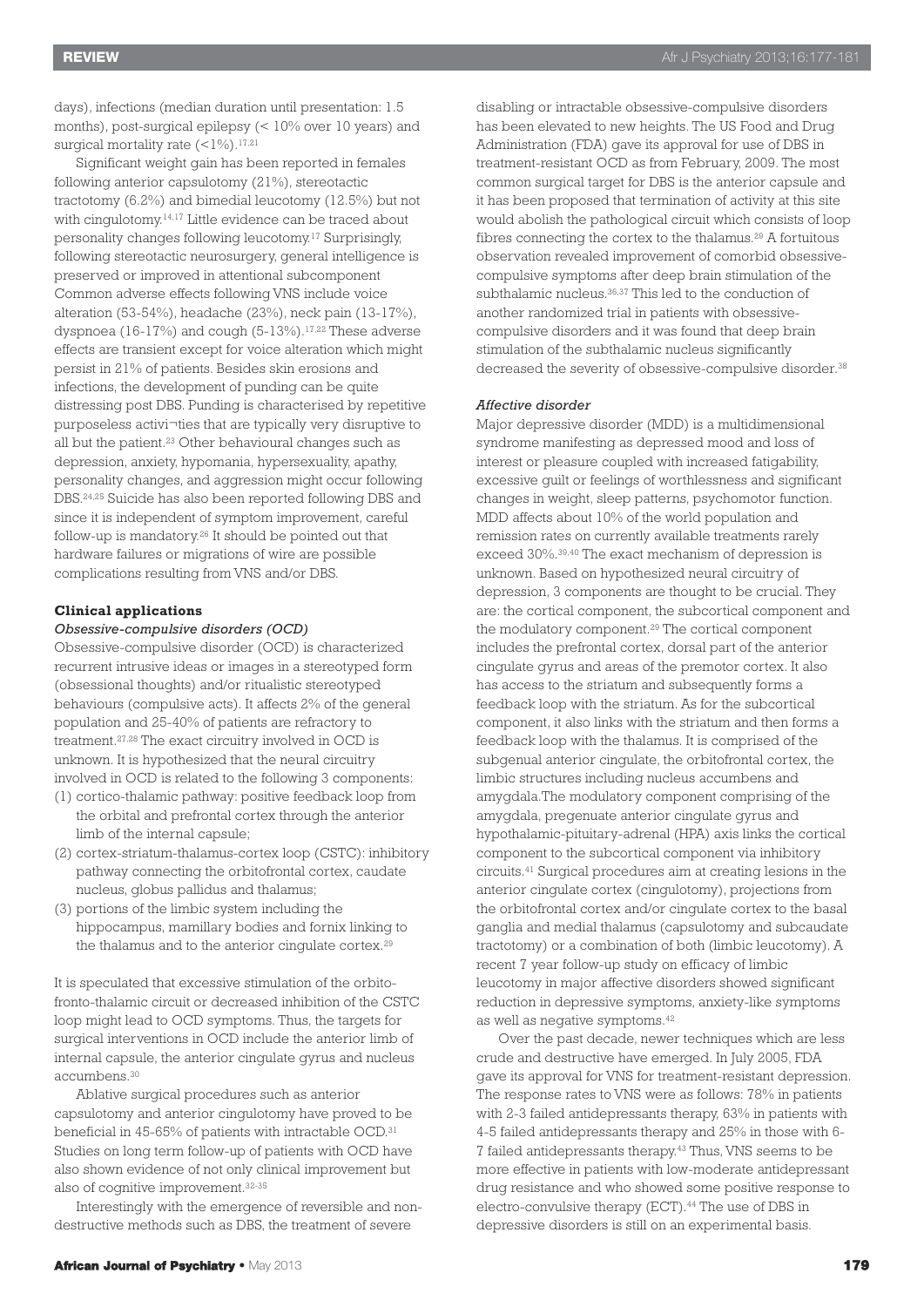Several sites have been targeted such as orbito-frontal cortex, anterior cingulate gyrus, corpus striatum, globus pallidus, ventral capsule/ventral striatum, ventralcapsule/ventral commisure, nucleus accumbens, and

inferior thalamic peduncle. <sup>45</sup> Recently, a new model of depression was proposed and it was postulated that deep brain stimulation of the white matter in the subgenual cingulate cortex adjacent to Broadmann area 25 would be beneficial to treatment refractory depression. 46,18 After clinical trial, 60% of patients showed improvement and 35% met remission criteria. 18

Bipolar disorder is a complex disorder characterized by the presence of mania and depression (Bipolar I disorder) and hypomania and depression (Bipolar II disorder). The lifetime prevalence of these conditions is estimated at around 2-4%. 47,48 The first technique that was used in bipolar disorders was leucotomy, with the aim of creating lesions in the white matter of the frontal lobes. Ablative surgical procedures in bipolar disorder have generated mixed results. It should be noted that most studies had been conducted during the 1950's and 1960's. In a more recent study with a 7 year follow-up, it was found that limbic leucotomy did not significantly improve mania symptoms in bipolar disorder as compared to depressive symptoms and anxiety-like symptoms symptoms. 42

A post-hoc analysis from a large mixed-population trial on VNS in bipolar disorders suggest possible efficacy as a treatment modality in refractory cases. <sup>49</sup> However, more randomized trials with large sample size are required to establish the efficacy of VNS in bipolar disorders. Literature search revealed no reported trials on application of DBS in the treatment of bipolar disorders.

# **Conclusion**

Novel neurosurgical interventions characterized by nondestructive and chronic stimulation of brain tissue are promising techniques for management of treatmentresistant depression and OCD disorders. At present VNS is an approved technique for the management of refractory depression. Application of DBS in treatment-resistant OCD has been approved while its usage in depression is still under trial. Nonetheless, it is essential to have a multidisciplinary approach with careful regulation and ethical administration when considering neurosurgical interventions in mental disorder as the latter are also linked to cognitive and clinical neurosciences.

#### **References**

- *1. Moniz E. Prefrontal leucotomy in the treatment of mental disorders. 1937. Am J Psychiatry 1994; 151 (6 Suppl): 1379-1385. [PMID: 8192205].*
- *2. Burckhardt G. Uber Rindenexcisionen, als Beitrag zur operativen Therapie der Pyschosen. Z Psychiatr 1891; 47: 463-548. (In German).*
- *3. Fulton JF, Jacobson CF. Fonctions des lobes frontaux; etude comparee chez l'homme et les singes chimpanzes. In proceedings of the International Neurological Congress, London, 1935 : 552.*
- *4. Freeman W, Watts JW. Psychosurgery: Intelligence, emotion and social behavior following prefrontal lobotomy for mental disorders. Springfield: Thomas, 1942.*
- *5. Foltz EL, White LE Jr. Pain relief by frontal cingulotomy. J Neurosurg 1962; 19: 89-94. [PMID: 13893868].*
- *6. Knight GC. The orbital cortex as an objective in the surgical treatment of mental illness. The development of the stereotactic approach. Br J Surg 1954; 51: 114-124. [PMID: 14117767].*
- *7. Lunsford LD. Lars Leksell. Notes at the side of a raconteur. Stereotact Funct Neurosurg 1996-1997; 67(3-4): 153-168. [PMID: 9311073].*
- *8. Kelley D, Richardson A, Mitchell-Heggs N. Stereotactic limbic leucotomy: neurophysiologic aspects and operative technique. Br J Psychiatry 1973; 123(573): 133-140. [PMID: 4582234].*
- *9. Feldman RP, Goodrich JT. Psychosurgery: a historical overview. Neurosurgery 2001; 48(3): 647-659. [PMID:11270556].*
- *10. Berrios GE. The origins of psychosurgery: Shaw, Burckhardt and Moniz. Hist Psychiatr 1997; 8(29): 61-81. [PMID: 11619209].*
- *11. Freeman C. Neurosurgery for mental disorder in the UK. Psychiatric Bulletin 1997; 21: 67-69. [http://dx.doi.org/10.1192/pb.21.2.67].*
- *12. Royal College of Psychiatrists. Neurosurgery for Mental Disorder. Report from the Neurosurgery Working Group of the Royal College of Psychiatrists. Psychiatric Bulletin 2002; 26: 276. [http://dx.doi.org/10.1192/pb.26.7.276-b].*
- *13. Christmas D, Morrison C, Eljamel MS, Matthews K. Neurosurgery for mental disorder. APT 2004; 10: 189-199. [http://dx.doi.org/ 10.1192/apt.10.3.189].*
- *14. Mindus P, Meyerson BA. Anterior capsulotomy for intractable anxiety disorders. In: Schmidek HH, Sweet WH, eds. Operative neurosurgical techniques: indications, methods, and results. Philadelphia: WB Saunders 1995:1443–1455.*
- *15. Spangler WJ, Cosgrove GR, Ballantine HT Jr, Cassem EH, Rauch SL, Nierenberg A et al. Magnetic resonance image-guided stereotactic cingulotomy for intractable psychiatric disease. Neurosurgery 1996; 38:1071–1078. [PMID: 8727135].*
- *16. Ovsiew F, Frim DM. Neurosurgery for psychiatric disorders. J Neurol Neurosurg Psychiatry 1997; 63: 701–705. [http://dx.doi.org/doi:10.1136/jnnp.63.6.701] [PMID: 9416800].*
- *17. Christmas DMB, Curran S, Matthews K, Eljamel MS. Neurosurgery for mental disorder, vagus nerve stimulation and deep brain stimulation. Psychiatry 2009; 8(4): 139-143. [http://dx.doi.org/doi: 10.1016/j.mppsy.2009.01.007].*
- *18. Mayberg HS, Lozano AM, Voon V, McNeely HE, Seminowicz D, Hamani C et al. Deep brain stimulation for treatment-resistant depression. Neuron 2005; 45: 651–660. [http://dx.doi.org/doi: 10.1016/j.neuron.2005.02.014] [PMID: 15748841].*
- *19. Farris S, Giroux M. Deep brain stimulation: A review of the procedure and the complications. JAAPA 2011; 24(2):39-40, 42- 45. [PMID: 21387969].*
- *20. Krack P, Hariz MI, Baunez C, Guridi J, Obeso JA. Deep brain stimulation: from neurology to psychiatry? Trends Neurosci 2010; 33(10): 474-484. [http://dx.doi.org/doi:10.1016/j.tins.2010.07.002] [PMID: 20832128].*
- *21. Dashti SR, Baharvahdat H, Spetzler RF, Sauvageau E, Chang SW, Stiefel MF et al. Operative intracranial infection following craniotomy. Neurosurg Focus 2008;24(6):E10. [PMID: 18518740].*
- *22. Eljamel MS. Ablative neurosurgery for mental disorders: is there still a role in the 21st century? A personal perspective. Neurosurg Focus 2008; 25 (1):E4. [PMID: 18590381].*
- *23. Pallanti S, Bernardi S, Raglione LM, et al. Complex repetitive behavior: punding after bilateral subthalamic nucleus stimulation in Parkinson's disease. Parkinsonism Relat Disord 2010;16(6):376- 380. [http://dx.doi.org/doi: 10.1016/j.parkreldis.2010.02.011]*